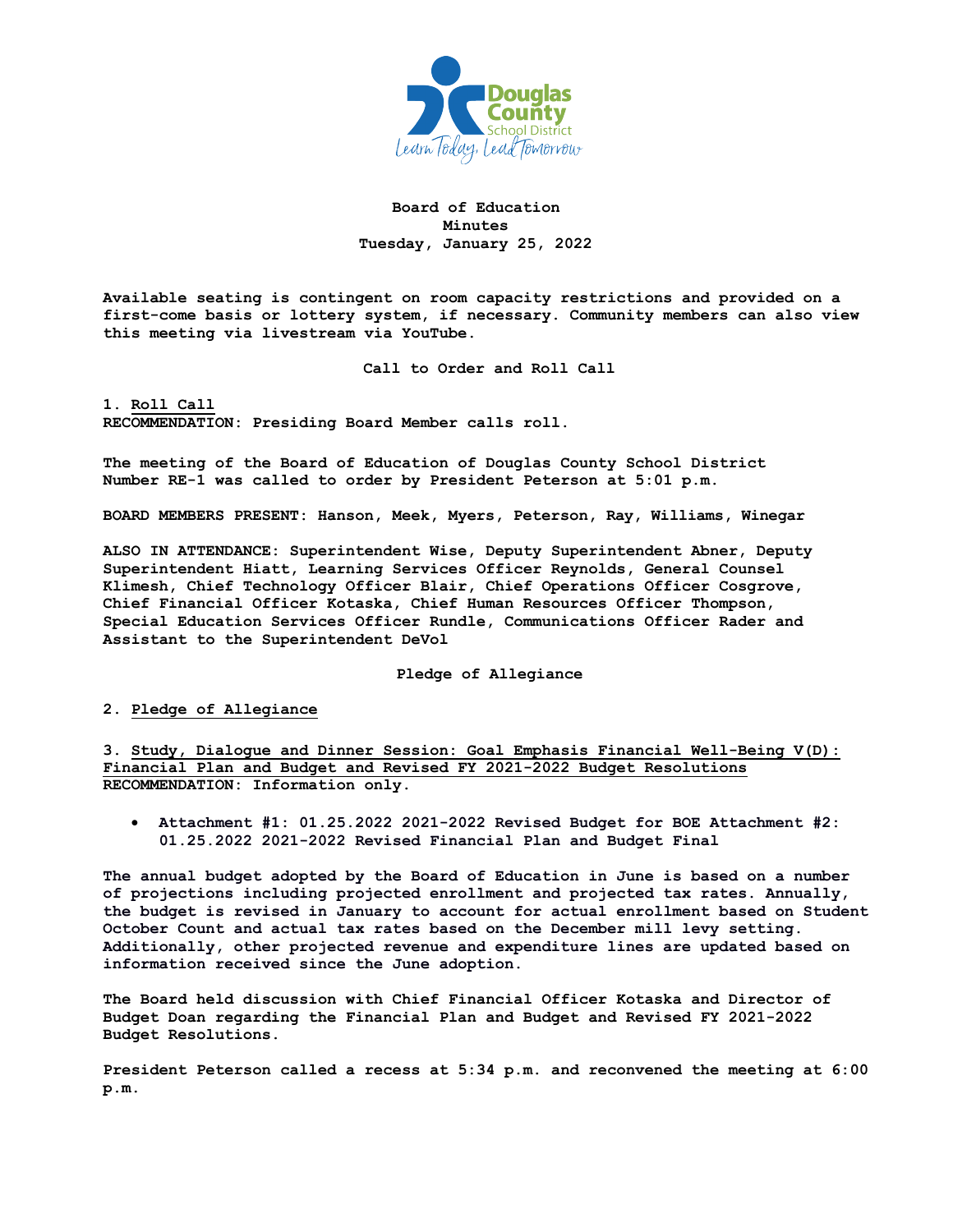**Board of Education Minutes January 25, 2022 Page 2 of 16**

#### **DCSD Spotlight**

**4. Student and Staff Spotlight RECOMMENDATION: Information only.**

- **January is School Board Recognition Month**
- **DCSD musical groups selected to perform at the CMEA Conference: Castle View HS Versailles Choir, Mountain Vista HS Chamber Orchestra, Rock Canyon HS Jag Choir, Rock Canyon HS Symphonic Band**

**The Board of Education was recognized for School Board Recognition Month.** 

**The Board recognized DCSD musical groups selected to perform at the CMEA Conference: Castle View HS Versailles Choir, Mountain Vista HS Chamber Orchestra, Rock Canyon HS Jag Choir, and Rock Canyon HS Symphonic Band.** 

#### **Acceptance of Agenda**

**5. Acceptance of Agenda RECOMMENDATION: That the Board of Education approves the Agenda as presented.** 

**ORIGINAL - Motion** 

**Member Winegar Moved, Member Ray seconded to approve the ORIGINAL motion that the Board of Education approves the Agenda as presented.** 

**Hanson, aye; Meek, aye; Myers, aye; Peterson, aye; Ray, aye; Williams, aye; Winegar, aye.**

**Upon a roll call vote being taken, the vote was: Aye: 7 Nay: 0. The motion carried**  $7 - 0.$ 

**Superintendent Reports**

**6. COVID Updates RECOMMENDATION: Information only.**

- **Attachment #1: 01.25.2022 COVID Updates**
- **Attachment #2: 1.25.2022 Superintendent Report – Covid Updates\_Update1\_012522**

**Superintendent Wise, Learning Services Officer Reynolds, Support Services Officer Rundle and Deputy Superintendent Hiatt presented data updates regarding COVID.** 

**Student Comment**

t

**7. Student Comment RECOMMENDATION: Information only.**

**Student representatives are encouraged and invited to provide comments regarding considerations for how the District can best meet and/or improve the academic and social-emotional needs of our students.**

**Student Advisory Group Co-President Lucas Gauthier provided subgroup updates on the recent SAG meeting: Policy proposal, mental health and dress code language; School Safety, discussion with Director of Safety and Security Grusing; Financial Literacy, personal finance unit for District high schools; Diversity and Equity,**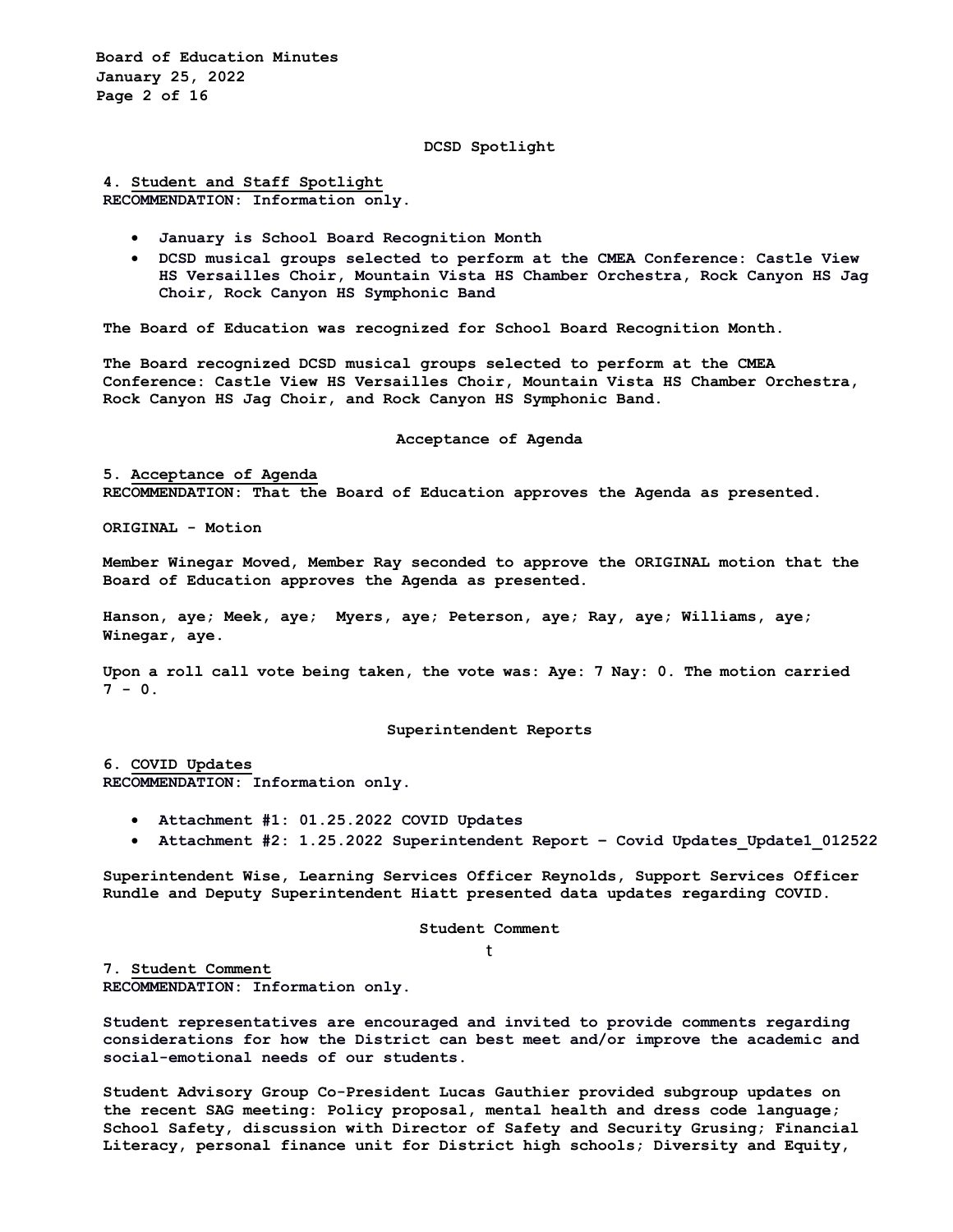**Board of Education Minutes January 25, 2022 Page 3 of 16**

**student-led training session for staff; Technology, Helper Helper platform; Eco-Friendly, 5-hour volunteer commitment with environment component; Hands-On Learning, club for hands-on learning. Proposals will be presented to the Board of Education at end of the school year. Students discussed the proposed Resolution Concerning DCSD's Culture of Individual Excellence and Inclusion and input was shared with the Board.**

**Board comments.** 

- **Max Jay, student provided comment on the equity policy**
- **Ryder Jay, student provided comment on the equity policy**
- **Aslynn Hancock, student provided comment on equity**
- **Trey Thomason, student provided comment on racism, sexism, ableism**
- **Drew Middleton, student provided comment on the equity policy**
- **Gabrielle Hooper, student provided comment on the resolution regarding equity policy**
- **Drew Whitney, student provided comment on the resolution regarding equity policy**
- **James Puchalla, student provided comment on the equity policy**
- **Connor Tarbert, student provided comment on equity and student voice**

**Public Comment**

**8. Public Comment RECOMMENDATION: Information only.**

• **Attachment #1: Public Comment Roster**

**Community input that could help the District meet the challenge of becoming the best school system possible is always welcome.**

- **Becca Jay, Littleton resident provided comment regarding the equity policy**
- **Luke Jay, Littleton resident provided comment regarding the equity policy**
- **Megan Burch, Littleton resident provided comment regarding the equity policy**
- **Kelly Mayr, Highlands Ranch resident provided comment regarding equity**
- **Hunter Smith, Highlands Ranch resident provided comment regarding the equity policy and equality in schools**
- **Robert Marshall, Highlands Ranch resident provided comment regarding vocational training and resolution regarding the equity policy**
- **Kendra Appleton, Parker resident provided comment regarding the equity policy**
- **Julie Bateman, Parker resident provided comment regarding the equity policy**
- **Sarah Wu, Castle Rock resident provided comment regarding the equity policy**
- **Janeen McDonald, Littleton resident providing comment regarding charter schools**
- **Craig Mason, Highlands Ranch resident provided comment regarding Separation of Church and State in Public Schools**
- **Sandra Brownrigg, Sedalia resident provided comment regarding an ad hoc Bond and MLO committee.**
- **Will Johnson, Highlands Ranch resident provided comment regarding the equity policy**
- **Lenaya Dotseth, Littleton resident provided comment regarding charter schools**
- **Stephen Collier, Highlands Ranch resident provided comment regarding the equity policy**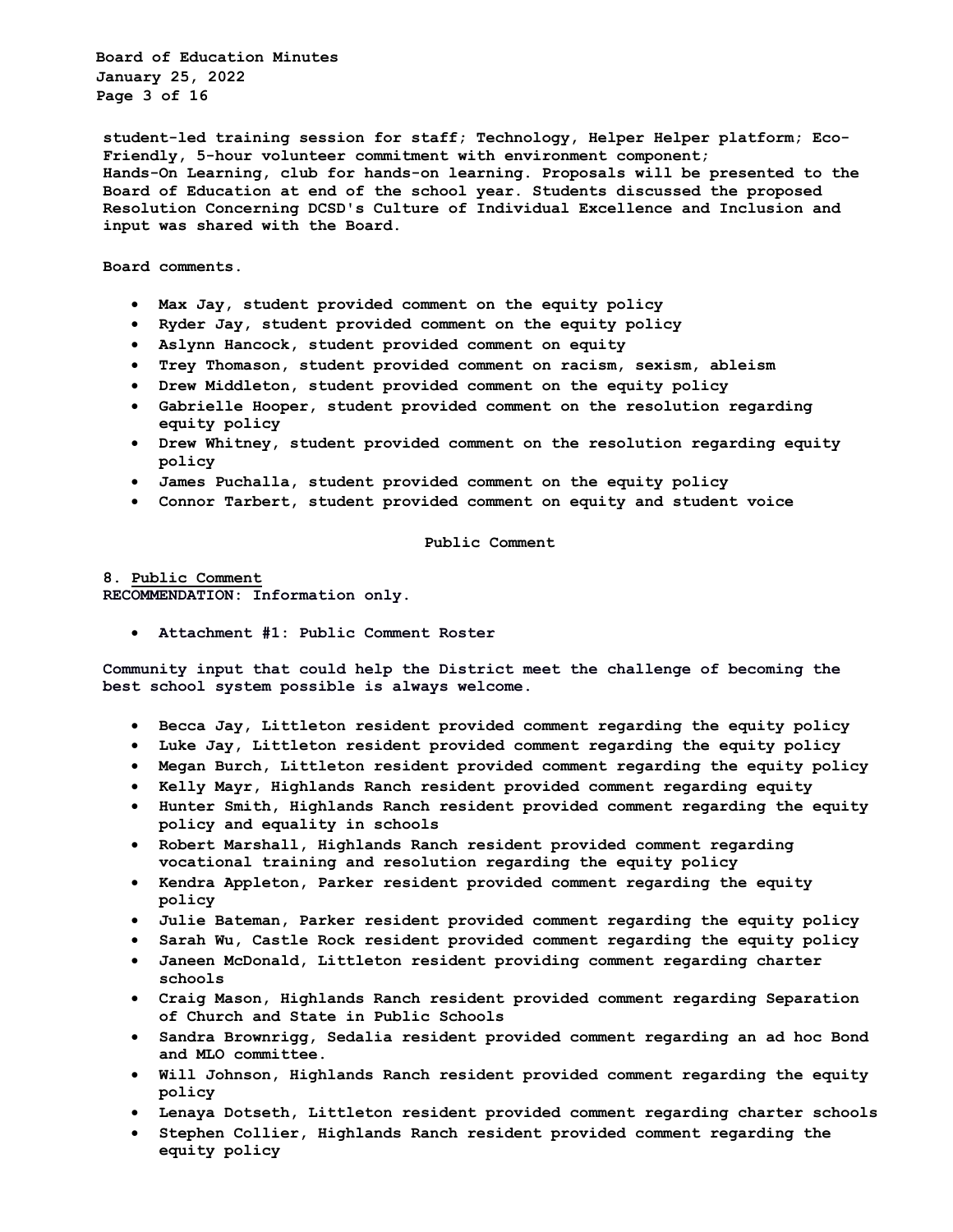**Board of Education Minutes January 25, 2022 Page 4 of 16**

- **Greg Francisco, Highlands Ranch resident provided comment regarding the equity policy**
- **Mark LaLiberte, Highlands Ranch resident provided comment regarding the resolution regarding the equity policy**
- **Gary Colley, Parker resident provided comment regarding community concerns regarding policies and process**
- **Catherine Lees, Littleton resident provided comment regarding equity and Board Policy JICA**
- **Randi Curtis, Highlands Ranch resident provided comment regarding equity and reading**
- **Chad Cox, Castle Rock resident provided comment regarding equity**
- **Eiko Browning, Highlands Ranch resident provided comment regarding equity**
- **Christina Marriott, Highlands Ranch resident provided comment regarding the equity policy**
- **Sara Weidner, Lone Tree resident provided comment regarding the equity policy**
- **William Smith, Highlands Ranch resident, provided comment regarding the resolution regarding the equity policy**
- **Kathleen Boyer, Highlands Ranch resident provided comment regarding equity**
- **Petrina Gorny, Highlands Ranch resident provided comment regarding the equity policy**
- **Dr. Janet Laning, Aurora resident provided comment regarding equity**
- **Remy Rummel, Castle Pines resident provided comment regarding educational equity**
- **Laura Reeves, Highlands Ranch resident provided comment regarding equity**
- **Kendrah Nilsestuen, Parker resident provided comment regarding the equity policy**
- **Kelly Dixon, Parker resident provided comment regarding the equity policy**
- **Caitlin Smith, Highlands Ranch resident provided comment regarding health and safety**
- **Christa Gilstrap, Highlands Ranch resident provided comment regarding equity policy**
- **Connie Ingram, Highlands Ranch resident provided comment regarding educational equity**
- **Karen Pennington, Parker resident provided comment regarding equity in education**
- **Allyson Kulinski, Parker resident provided comment regarding the equity policy**
- **Robin Webb, resident, comments read by Allison Kulinski regarding equity**
- **LaTanya Brown, Parker resident provided comment regarding equity**

**President Peterson called a recess at 9:06 p.m. and reconvened the meeting at 9:20 p.m.**

#### **Adoption of Consent Agenda**

**9. Adoption of Consent Agenda: Staff Recommendations, Detailed in Agenda Items #10-#22 Organized for Board of Education Block Approval**

**RECOMMENDATION: That the Board of Education adopts the Consent Agenda as presented:** 

• **#10 Approval of Approval of Architect Agreement for Cuningham Architects for CU South**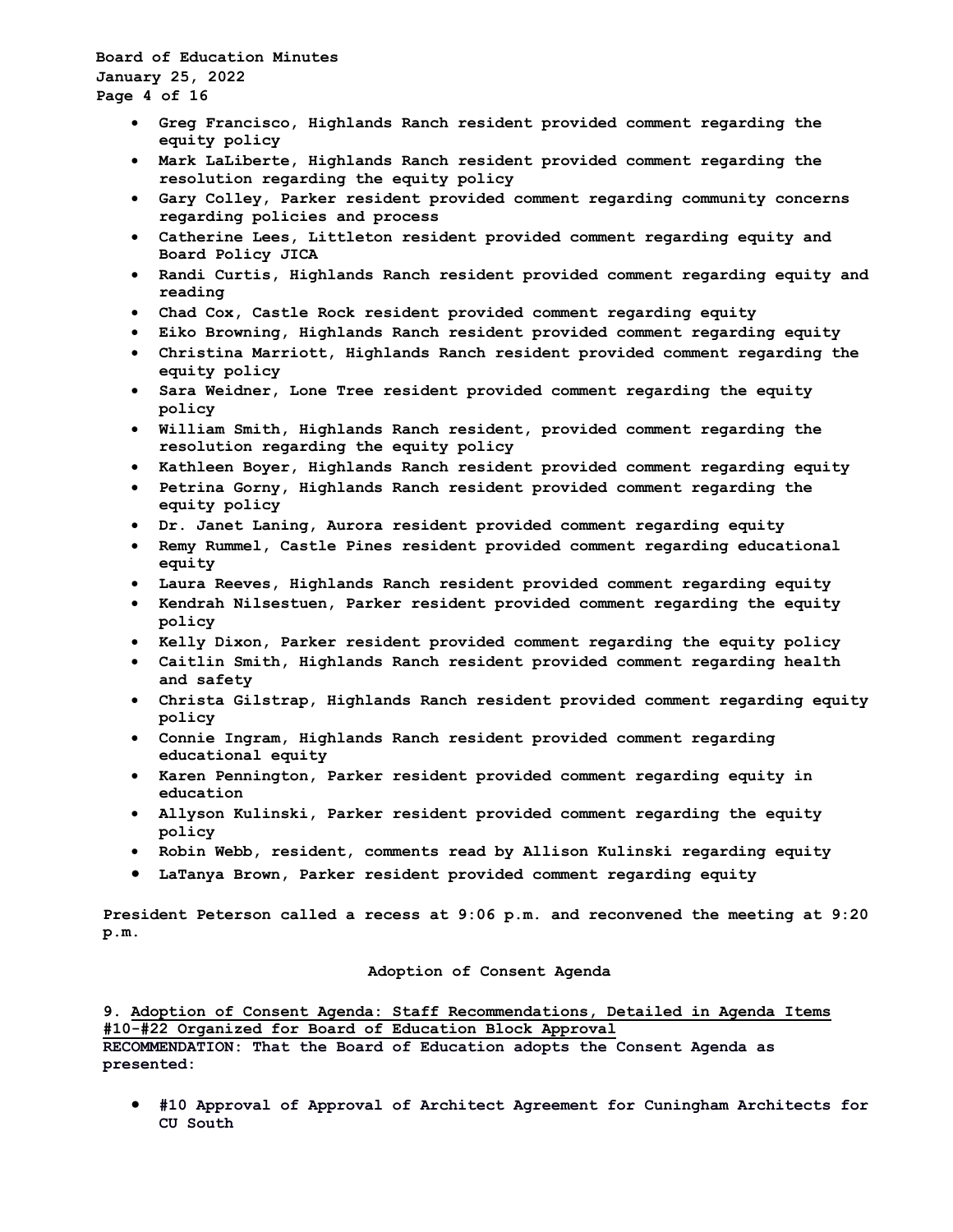**Board of Education Minutes January 25, 2022 Page 5 of 16**

- **#11 Approval of Construction Agreement for Flooring at Highlands Ranch High School**
- **#12 Approval of Construction Agreement for Flooring at Douglas County High School**
- **#13 Approval of SY 2021-2022 Supplier Spend Estimated to Surpass Board of Education Threshold Specified in Policy DJ**
- **#14 Approval of Resolution Approving the Challenge to Excellence Charter School Renewal Application**
- **#15 Approval of Resolution Approving the Parker Core Knowledge Charter School Renewal Application**
- **#16 Approval of Resolution Approving the Sky View Academy Charter School Renewal Application**
- **#17 Approval of Resolution Approving the Renaissance Secondary Charter School Renewal Application**
- **#18 Approval of Board of Education Resolution Notice of Meetings of the Board of Education**
- **#19 Approval of FY 2021-2022 Revised Use of Beginning Fund Balance Resolution and FY 2021-2022 Revised Appropriation Resolution**
- **#20 Approval of District Accountability Committee Recommendation for Membership**
- **#21 Approval of Core Reading Program Contracts #22 Approval of Personnel Changes**

**President Peterson requested that Agenda Item #20 Approval of District Accountability Committee Recommendation for Membership be pulled from the Agenda for discussion.**

**Director Ray requested that Agenda Item #21 Approval of Core Reading Program Contracts #22 Approval of Personnel Changes be pulled from the Agenda for discussion.**

**AMENDED - Motion**

**Member Winegar Moved, Member Williams seconded to approve the AMENDED motion that the Board of Education adopts the Items #10 - #20 of the Consent Agenda as presented:**

- **#10 Approval of Approval of Architect Agreement for Cuningham Architects for CU South**
- **#11 Approval of Construction Agreement for Flooring at Highlands Ranch High School**
- **#12 Approval of Construction Agreement for Flooring at Douglas County High School**
- **#13 Approval of SY 2021-2022 Supplier Spend Estimated to Surpass Board of Education Threshold Specified in Policy DJ**
- **#14 Approval of Resolution Approving the Challenge to Excellence Charter School Renewal Application**
- **#15 Approval of Resolution Approving the Parker Core Knowledge Charter School Renewal Application**
- **#16 Approval of Resolution Approving the Sky View Academy Charter School Renewal Application**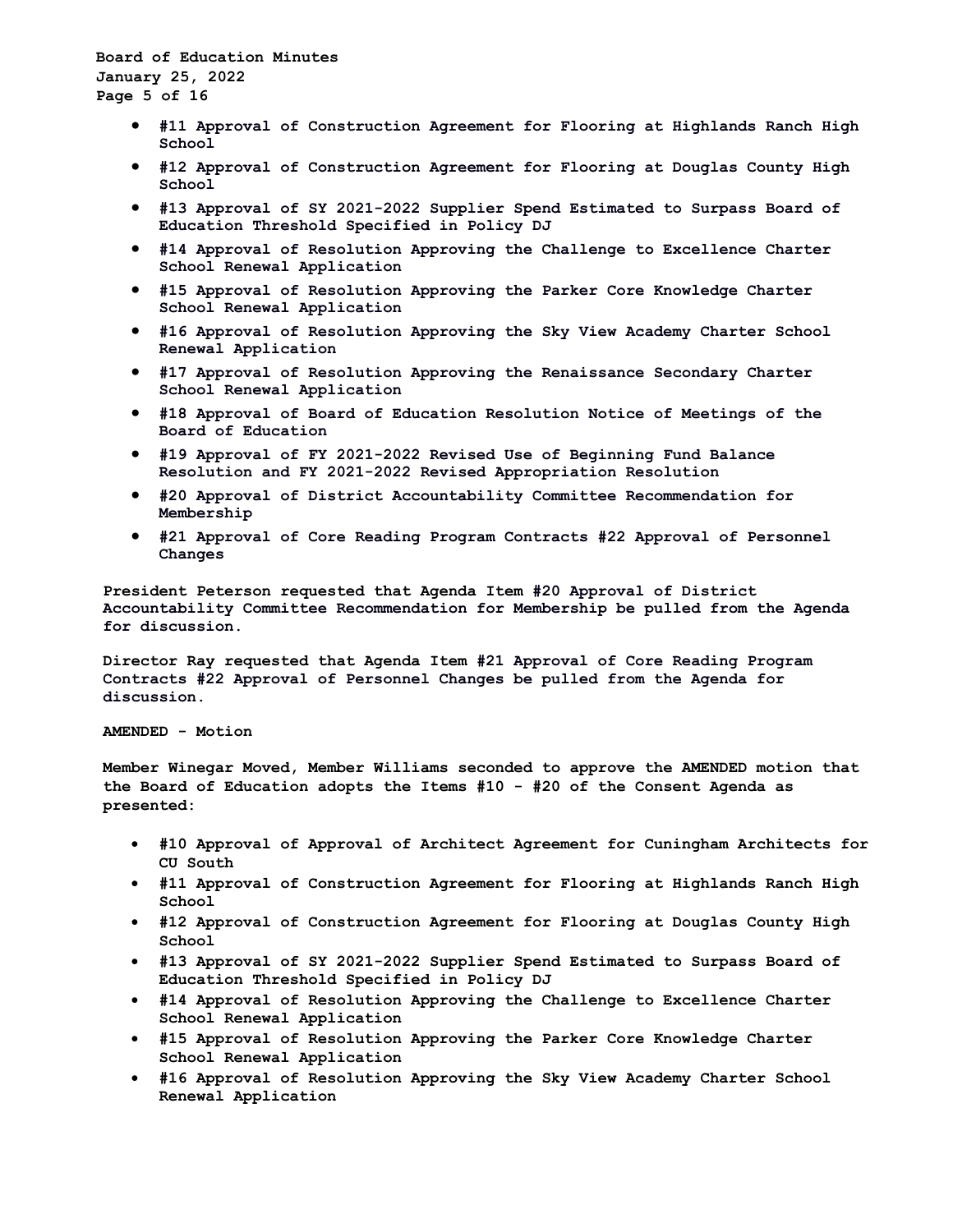**Board of Education Minutes January 25, 2022 Page 6 of 16**

- **#17 Approval of Resolution Approving the Renaissance Secondary Charter School Renewal Application**
- **#18 Approval of Board of Education Resolution Notice of Meetings of the Board of Education**
- **#19 Approval of FY 2021-2022 Revised Use of Beginning Fund Balance Resolution and FY 2021-2022 Revised Appropriation Resolution**
- **#20 Approval of District Accountability Committee Recommendation for Membership**

**10. Approval of Architect Agreement for Cuningham Architects for CU South RECOMMENDATION: That the Board of Education approve the Architect Agreement with Cuningham Architects for CU South under adoption of Consent Agenda**

• **Attachment #1: Architect Agreement - CU South - Construction\_CuninghamSigned**

**On May 14, 2019 the Board of Education approved the Architect Agreement with Cuningham Group Architecture, Inc. (Cuningham) for the Alternative Education Facility and Master Plan For Career and Technical Education (Innovation Campus) on the Pine Drive site. This project later included the full design of the Innovation Center. With the Pine Drive project being placed on hold and due to Cuningham's detailed knowledge of the facility requirements for the Innovation Center on Pine Drive, Cuningham has been selected as the architect for the tenant finish and code upgrades for CU South in order to provide a seamless, efficient, and cost effective transition. Per Board Policy DJ, a Justification-Non-Competitive/Sole Source Purchase was approved by Strategic Sourcing and Contract Management for Cuningham for the design of the Innovation Campus at CU South. An Architect Agreement was issued to Cuningham Group Architecture, Inc. for \$1,371,405. The proposed fee is within industry standards for this work. 2018 Bond premium, interest and cash in lieu funds will pay for this award and are included in the bond planning budgets.**

**11. Approval of Construction Agreement for Flooring at Highlands Ranch High School RECOMMENDATION: That the Board of Education approve the Construction Agreement for Flooring at Highlands Ranch High School under adoption of Consent Agenda**

• **Attachment #1: Construction Agreement Next Gen – HRHS Flooring**

**Next Generation Surfaces, LLC submitted a proposal for this project through Sourcewell, a national purchasing cooperative that serves government, education and non-profit organizations. Per Board Policy DJ, Sourcewell meets all requirements of a formal competitive bidding process to secure the best value to the District. Based on the proposal, a Construction Agreement was issued to Next Generation Surfaces, LLC for \$699,850 for carpet and flooring replacement at Highlands Ranch High School. This carpet and flooring project is included in the 2018 Bond. A contractor is required to perform this work. 2018 Bond funds will pay for this award and are included in the bond planning budgets.**

**12. Approval of Construction Agreement for Flooring at Douglas County High School RECOMMENDATION: That the Board of Education approve the Construction Agreement for Flooring at Douglas County High School under adoption of Consent Agenda.**

• **Attachment #1: Construction Agreement Next Gen – DCHS Flooring**

**Next Generation Surfaces, LLC submitted a proposal for this project through Sourcewell, a national purchasing cooperative that serves government, education and non-profit organizations. Per Board Policy DJ, Sourcewell meets all**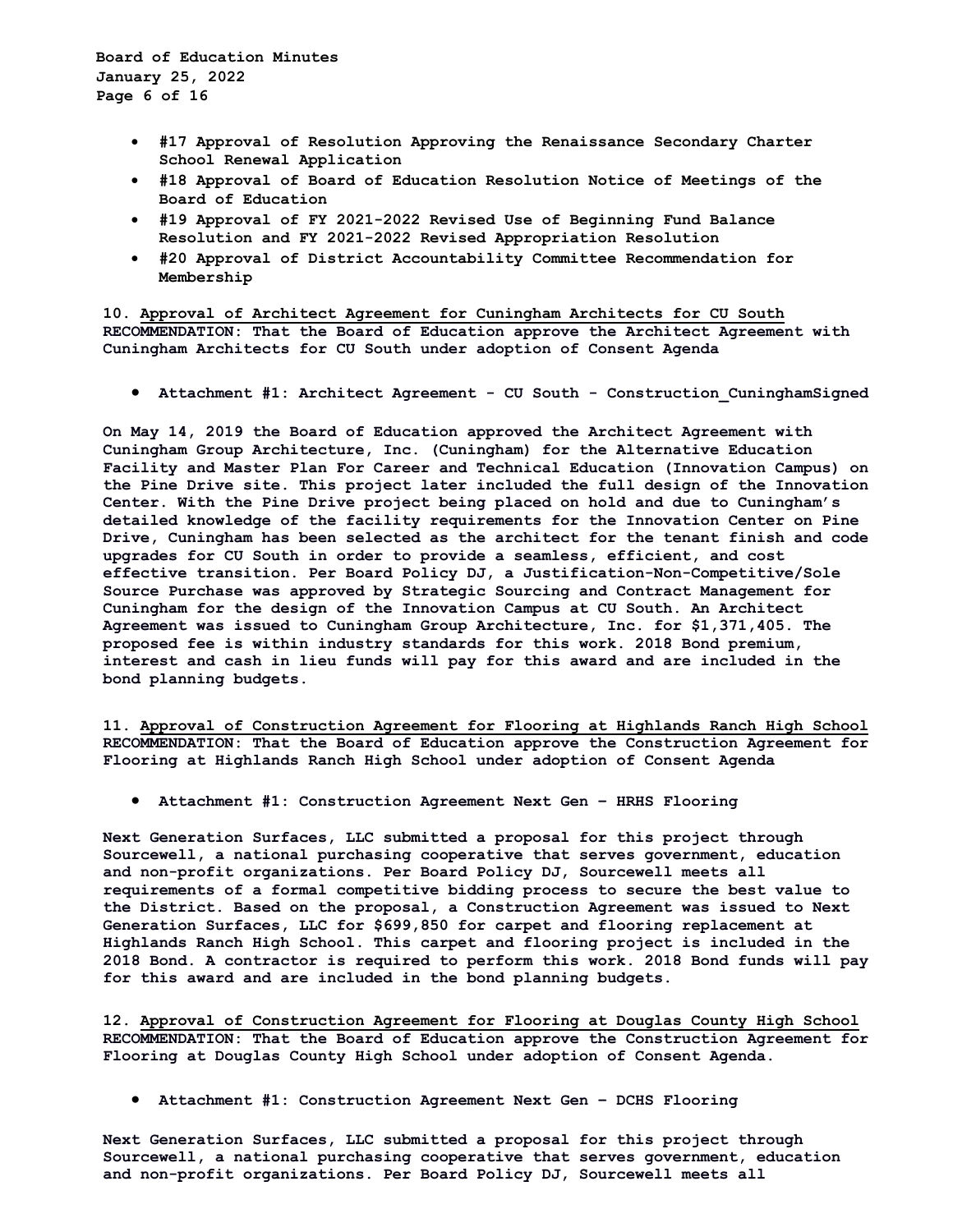**Board of Education Minutes January 25, 2022 Page 7 of 16**

**requirements of a formal competitive bidding process to secure the best value to the District. Based on the proposal, a Construction Agreement was issued to Next Generation Surfaces, LLC for \$855,840 for carpet and flooring replacement at Douglas County High School. This carpet and flooring project is included in the 2018 Bond. A contractor is required to perform this work. 2018 Bond funds will pay for this award and are included in the bond planning budgets.**

# **13. Approval of SY 2021-2022 Supplier Spend Estimated to Surpass Board of Education Threshold Specified in Policy DJ**

**RECOMMENDATION: That the Board of Education approve the SY 2021-2022 Supplier Spend estimated to surpass Board of Education threshold specified in Policy DJ under adoption of Consent Agenda.**

**SY 21-22 Annual Spend The following suppliers will need Board approval due to the estimated aggregated spend for the 2021-2022 school year. 1. Allied Electric - \$1,000,000 2022 CIP Pkg - Electrical upgrade work to be** 

**completed by summer of 2022. (2018 Bond Funds will pay for these projects and are included in the bond planning budgets).** 

**2. Next Generation Surfaces - \$2,050,000 New Carpet installations at DCHS, HRHS, AGE, CCE, FCE, CHMS, and REMS. Projects to be completed by the summer of 2022. (2018 Bond Funds will pay for these projects and are included in the bond planning budgets).** 

**3. Single Track Construction - \$1,525,000 Increase spend authority from \$500,000 to \$1,525,000 due to additional projects planned for Construction, Security and O&M for the 2021-2022 SY.** 

**4. Colorado Mechanical Systems - \$675,000 Boiler replacement at SGMS and SGCE to be completed by summer 2022.** 

**(2018 Bond Funds will pay for these projects and are included in the bond planning budgets).**

# **14. Approval of Resolution Approving the Challenge to Excellence Charter School Renewal Application**

**RECOMMENDATION: That the Board of Education approve the Resolution Approving the Challenge to Excellence Charter School Renewal Application under adoption of Consent Agenda.**

• **Attachment #1: 01.25.2022 Proposed Resolution Challenge to Excellence Charter School Renewal**

**The District's charter contract with Challenge to Excellence Charter School ("Charter School") expires June 30, 2022. Charter School has applied for a renewal of its charter with the District. The resolution addresses renewal of Charter School's charter with the District for a term of five years.**

# **15. Approval of Resolution Approving the Parker Core Knowledge Charter School Renewal Application**

**RECOMMENDATION: That the Board of Education approve the Resolution Approving the Parker Core Knowledge Charter School Renewal Application under adoption of Consent Agenda.**

• **Attachment #1: 01.25.2022 Proposed Resolution Parker Core Knowledge Charter School Renewal**

**The District's charter contract with Parker Core Knowledge Charter School ("Charter School") expires June 30, 2022. Charter School has applied for a renewal of its charter with the District. The resolution addresses renewal of Charter School's charter with the District for a term of five years.**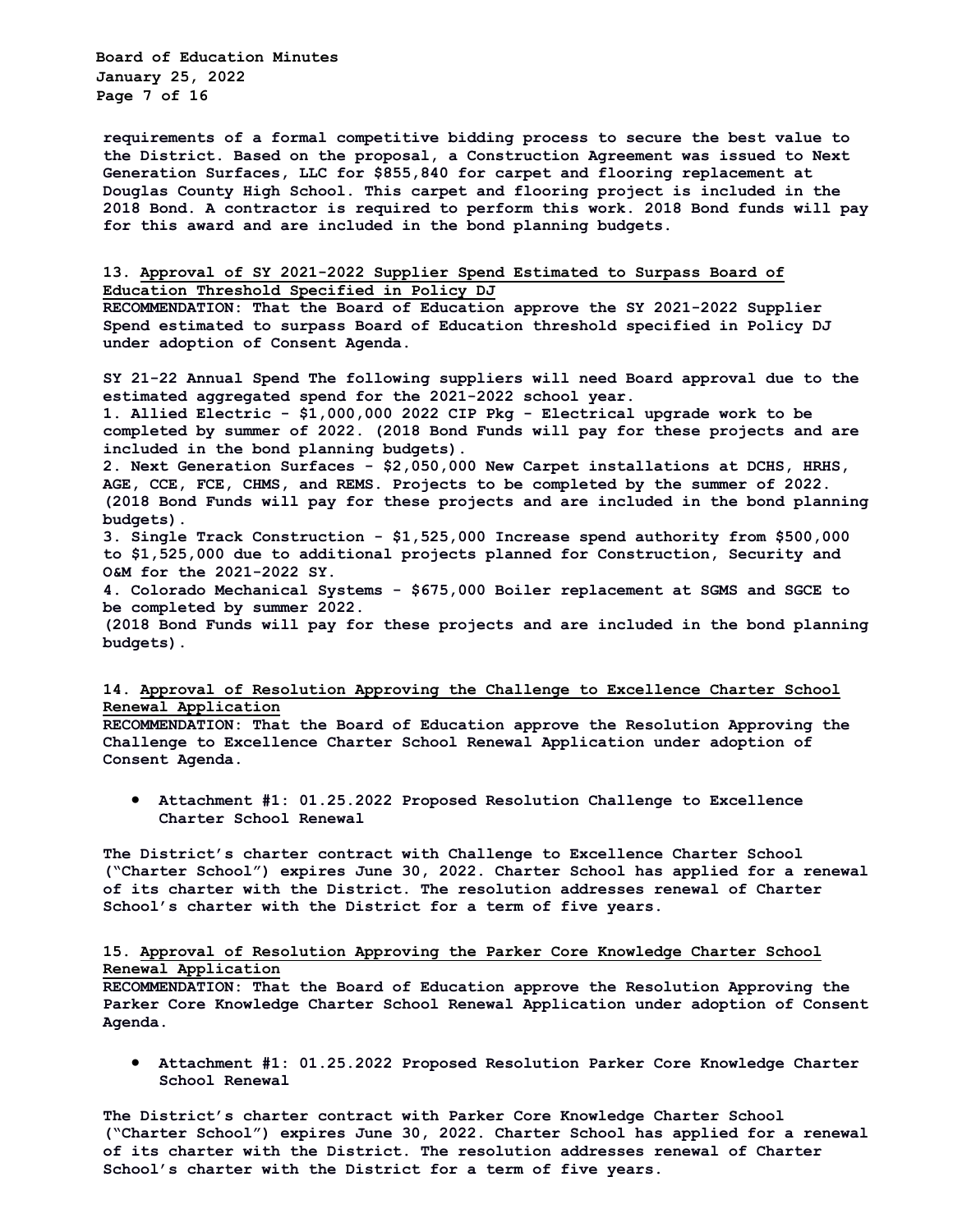### **16. Approval of Resolution Approving the Sky View Academy Charter School Renewal Application**

**RECOMMENDATION: That the Board of Education approve the Resolution Approving the Sky View Academy Charter School Renewal Application under adoption of Consent Agenda.**

• **Attachment #1: 01.25.2022 Proposed Resolution Sky View Academy Charter School Renewal**

**The District's charter contract with Sky View Academy Charter School ("Charter School") expires June 30, 2022. Charter School has applied for a renewal of its charter with the District. The resolution addresses renewal of Charter School's charter with the District for a term of five years.**

# **17. Approval of Resolution Approving the Renaissance Secondary Charter School Renewal Application**

**RECOMMENDATION: That the Board of Education approve the Resolution Approving the Renaissance Secondary Charter School Renewal Application under adoption of Consent Agenda.**

• **Attachment #1: 01.25.2022 Proposed Resolution Renaissance Secondary Charter School Renewal**

**The District's charter contract with Renaissance Secondary Charter School ("Charter School") expires June 30, 2022. Charter School has applied for a renewal of its charter with the District. The resolution addresses renewal of Charter School's charter with the District for a term of five years and terms and conditions to be included in a negotiated charter contract to be completed within 90 days.**

**18. Approval of Resolution Regarding Notice of Meetings of the Board of Education RECOMMENDATION: That the Board of Education approves the Resolution regarding Notice of Meetings of the Board of Education under adoption of Consent Agenda.**

• **Attachment #1: 01.25.2022 Resolution Notice of Meetings of the Board of Education**

**A resolution is presented for approval designating the public place where the Board will post notice to the public of the date, time, place and agenda items of board meetings as required by State statute C.R.S. § 24-6-401 et seq. and § 24-6- 402(2)(c).**

# **19. Approval of FY 2021-2022 Revised Use of Beginning Fund Balance Resolution and FY 2021-2022 Revised Appropriation Resolution**

**RECOMMENDATION: That the Board of Education approve the FY 2021-2022 Revised Use of Beginning Fund Balance Resolution and FY 2021-2022 Revised Appropriation Resolution under adoption of Consent Agenda.**

• **Attachment #1: FY 2021-2022 Revised Use of Beginning Fund Balance Resolution Attachment #2: FY 2021-2022 Revised Appropriation Resolution**

**The annual budget adopted by the Board of Education in June is based on a number of projections including projected enrollment and projected tax rates. Annually, the budget is revised in January to account for actual enrollment based on Student October Count and actual tax rates based on the December mill levy setting.**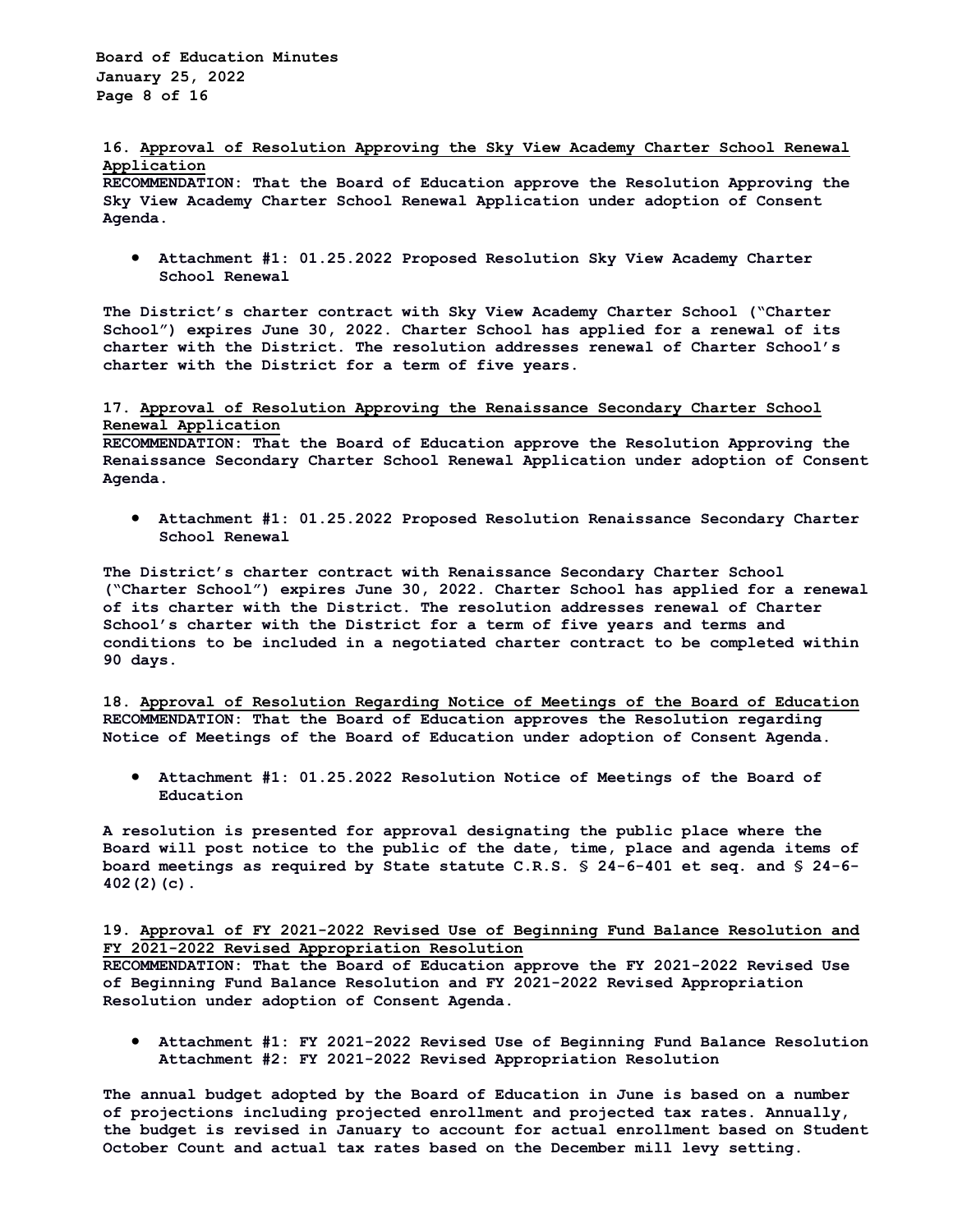**Board of Education Minutes January 25, 2022 Page 9 of 16**

**Additionally, other projected revenue and expenditure lines are updated based on information received since the June adoption.**

**20. Approval of District Accountability Committee Recommendation for Membership RECOMMENDATION: That the Board of Education approve the District Accountability Committee recommendation for membership as presented under adoption of Consent Agenda.**

• **Attachment #1: District Accountability Committee Recommendations for Membership 1/25/2022**

**The District Accountability Committee (DAC) Membership Subcommittee posted a call for membership for two (2) parent representatives. The subcommittee interviewed candidates using a standardized set of interview questions and rubric to evaluate all applicants. At the DAC Regular Meeting on December 16, 2021, a recommendation for membership was presented to the DAC and consensus was reached.**

**Hanson, aye; Meek, aye; Myers, aye; Peterson, aye; Ray, aye; Williams, aye; Winegar, aye.**

**Upon a roll call vote being taken, the vote was: Aye: 7 Nay: 0. The motion carried 7 - 0.**

**21. Approval of Core Reading Program Contracts RECOMMENDATION: That the Board of Education approve the core reading program contracts under adoption of Consent Agenda.**

**In Spring of 2021, the Board of Education approved the allocation of funds to purchase CDE approved core reading programs. Thirteen schools in Douglas County piloted Benchmark programs or Wonders. The purchase of programs from these two vendors will put the Douglas County School District (DCSD) in compliance with the new requirements of the revised Colorado READ Act.** 

**McGraw Hill - Wonders Reading Wonders (Grades K-6). \$1,880,491.50 WonderWorks (Grades K-6) 289,683.39 Professional Development 15,000.00 S&H 65,555.22 Total \$2,250,730.11** 

**Benchmark Benchmark Workshop \$1,388,600.00 Benchmark Advance 552,020.00 Phonics Intervention 165,480.00 Additional Decodables (BW Classrooms) 77,040.00 S&H (3%) 65,494.00 Total \$2,248,634.00 Combined Total \$4,499,364.11**

**Board discussion.**

**Staff answered questions.**

**NEW - Motion** 

**Member Winegar moved, Member Williams seconded to approve the NEW motion that the Board of Education approve the core reading program contracts under adoption of Consent Agenda.** 

**Hanson, aye; Meek, aye; Myers, aye; Peterson, aye; Ray, aye; Williams, aye; Winegar, aye.**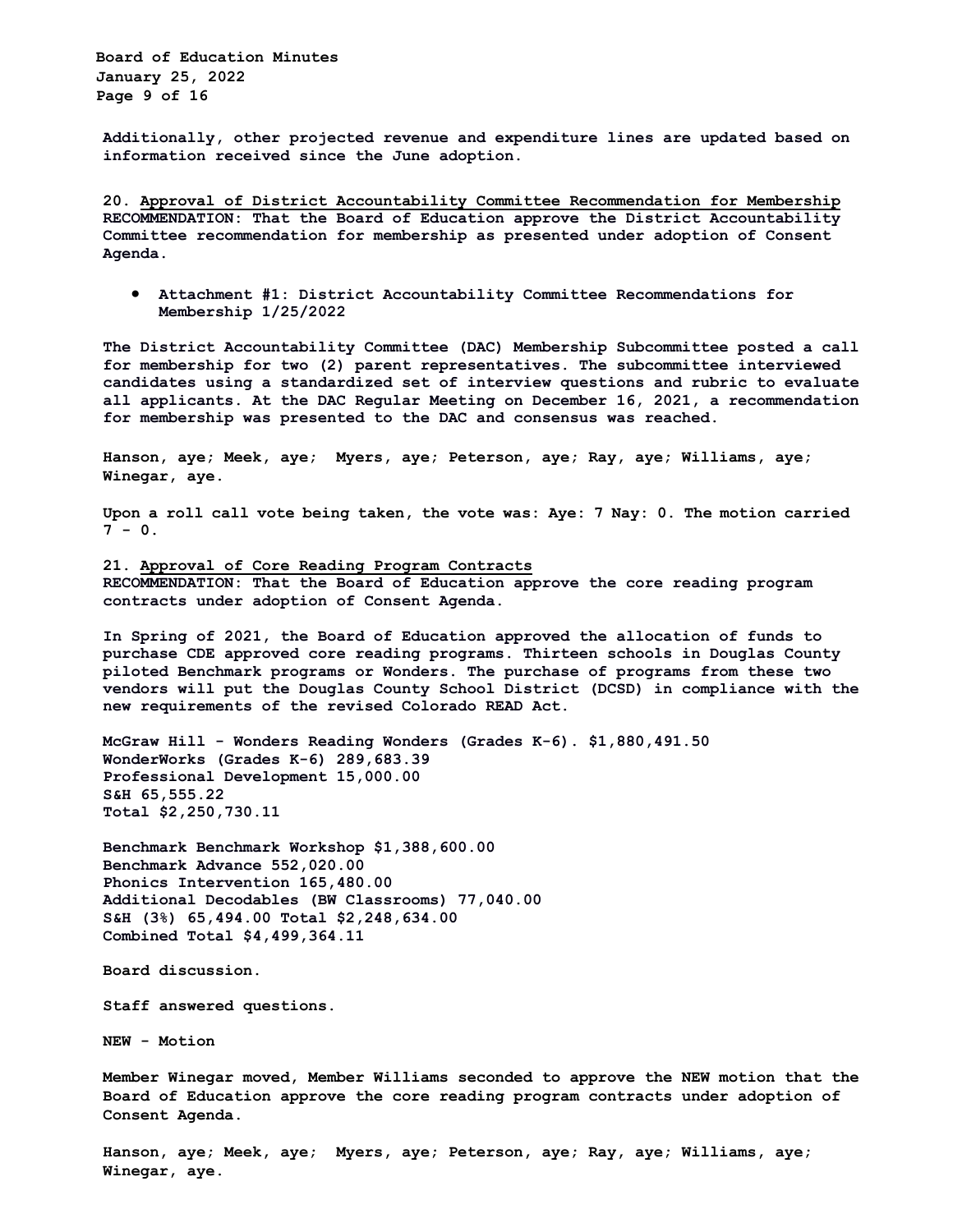**Board of Education Minutes January 25, 2022 Page 10 of 16**

**Upon a roll call vote being taken, the vote was: Aye: 7 Nay: 0. The motion carried 7 - 0.**

**22. Approval of Personnel Changes RECOMMENDATION: That the Board of Education approves the Personnel Changes as presented under adoption of Consent Agenda.**

**Board discussion.**

**Staff answered questions.** 

**NEW - Motion** 

**Member Ray moved, Member Meek seconded to approve the NEW motion that the Board of Education approves the Personnel Changes as presented under adoption of Consent Agenda.** 

**Hanson, aye; Meek, aye; Myers, aye; Peterson, aye; Ray, aye; Williams, aye; Winegar, aye.**

**Upon a roll call vote being taken, the vote was: Aye: 7 Nay: 0. The motion carried 7 - 0.**

**Adoption of Joint Motion Agenda**

#### **23. Approval of Minutes**

**RECOMMENDATION: That the Board of Education approve the Board minutes as presented.**

- **Attachment #1: 12.07.2021 Meeting Minutes\_U**
- **Attachment #2: 12.14.2021 Meeting Minutes\_U**
- **Attachment #3: 01.11.2022 Meeting Minutes\_U**

**ORIGINAL - Motion**

**Member Ray moved, Member Meek seconded to approve the ORIGINAL motion that the Board of Education approve the Board minutes as presented.** 

**Hanson, aye; Meek, aye; Myers, aye; Peterson, aye; Ray, aye; Williams, aye; Winegar, aye.**

**Upon a roll call vote being taken, the vote was: Aye: 7 Nay: 0. The motion carried 7 - 0.**

#### **Study/Action Item**

**24. Formation of a Mill Bond Exploratory (Ad Hoc) Committee RECOMMENDATION: That the Board of Education approve the proposed addition to Board of Education Policy Governance Book to establish a Mill and Bond Exploratory Ad Hoc Committee.**

• **Attachment #1: 01.25.2022 Proposed Addition to Board of Education Policy Governance Book to Establish a Mill and Bond Exploratory Ad Hoc Committee**

**The Board of Education will consider the attached revision to the Board of Education Policy Governance Book to create an ad hoc Mill Bond Exploratory Committee.**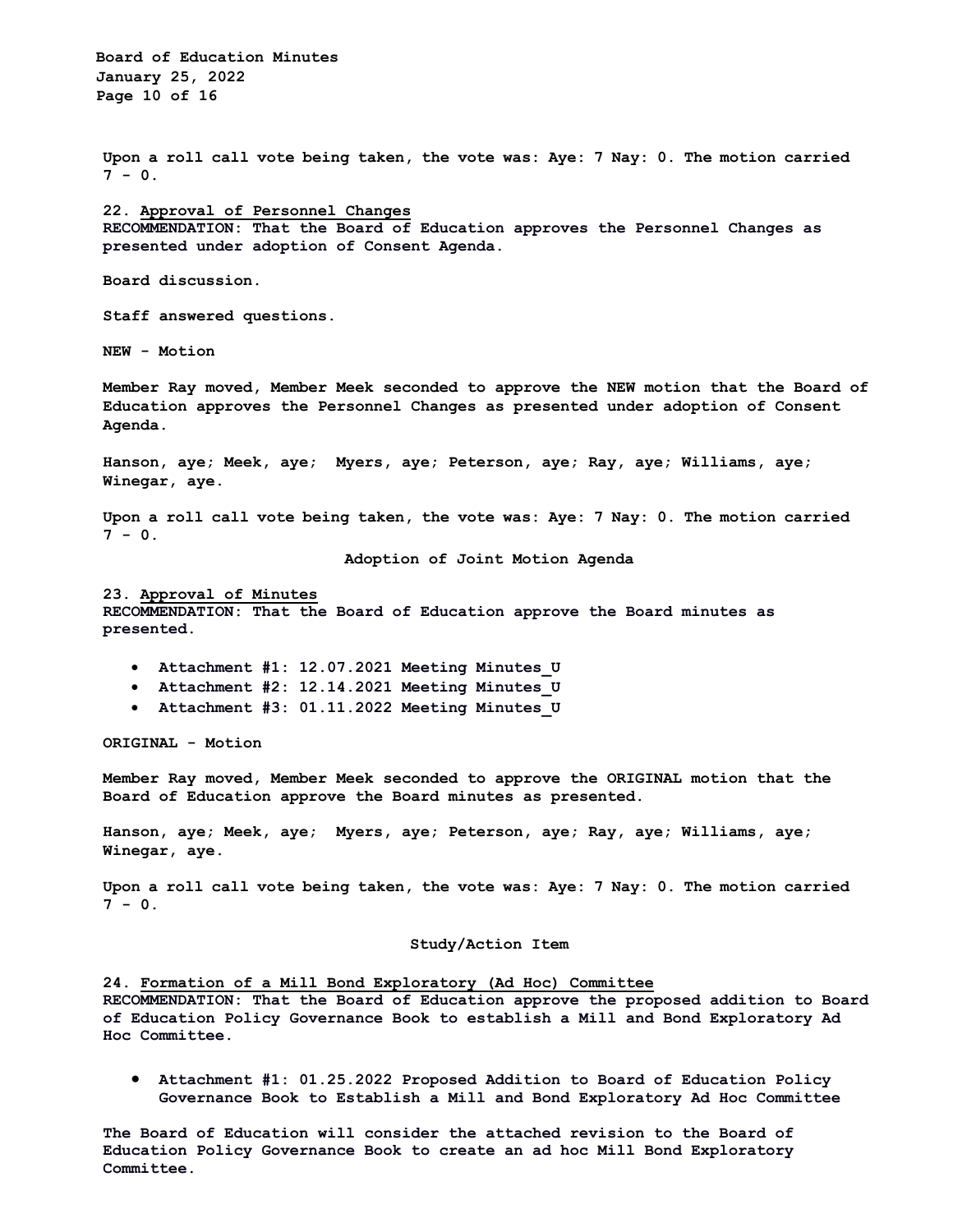**Board of Education Minutes January 25, 2022 Page 11 of 16 Board questions. AMENDED – Motion Motion by Member Peterson, Member Winegar seconded to approve the AMENDED motion to insert the following verbiage in Section 1.7.6.2 Composition after the word 'members' in the first sentence: " … , to include at least one charter representative, … " Board discussion. Hanson, aye; Meek, aye; Myers, aye; Peterson, aye; Ray, aye; Williams, aye; Winegar, aye. Upon a roll call vote being taken, the vote was: Aye: 7 Nay: 0. The motion carried**  $7 - 0.$ **AMENDED – Motion Motion by Member Peterson, Member Williams seconded to approve the AMENDED motion to insert the following as Section 1.7.6.4: "1.7.6.4 Open Meetings Notice: Notice of meetings of the committees will be posted on the District's website 24 hours in advance. Meetings may be held in person or electronically in a manner that may be observed by the public." and to renumber the current Sections 1.7.6.4 and 1.7.6.5 to 1.7.6.5 and 1.7.6.6. Board discussion. Hanson, aye; Meek, aye; Myers, aye; Peterson, aye; Ray, aye; Williams, aye; Winegar, aye. Upon a roll call vote being taken, the vote was: Aye: 7 Nay: 0. The motion carried 7 - 0. Board discussion. ORIGINAL - Motion Member Williams moved, Member Winegar seconded to approve the ORIGINAL motion that the Board of Education approve the proposed addition to Board of Education Policy Governance Book to establish a Mill and Bond Exploratory Ad Hoc Committee, as amended. Hanson, aye; Meek, aye; Myers, aye; Peterson, aye; Ray, aye; Williams, aye; Winegar, aye. Upon a roll call vote being taken, the vote was: Aye: 7 Nay: 0. The motion carried**  $7 - 0.$ 

**25. Board Nomination and Selection of Mill Bond Exploratory Committee Chairperson RECOMMENDATION: That the Board of Education nominate and approve a community member to chair the Mill Bond Exploratory Committee.**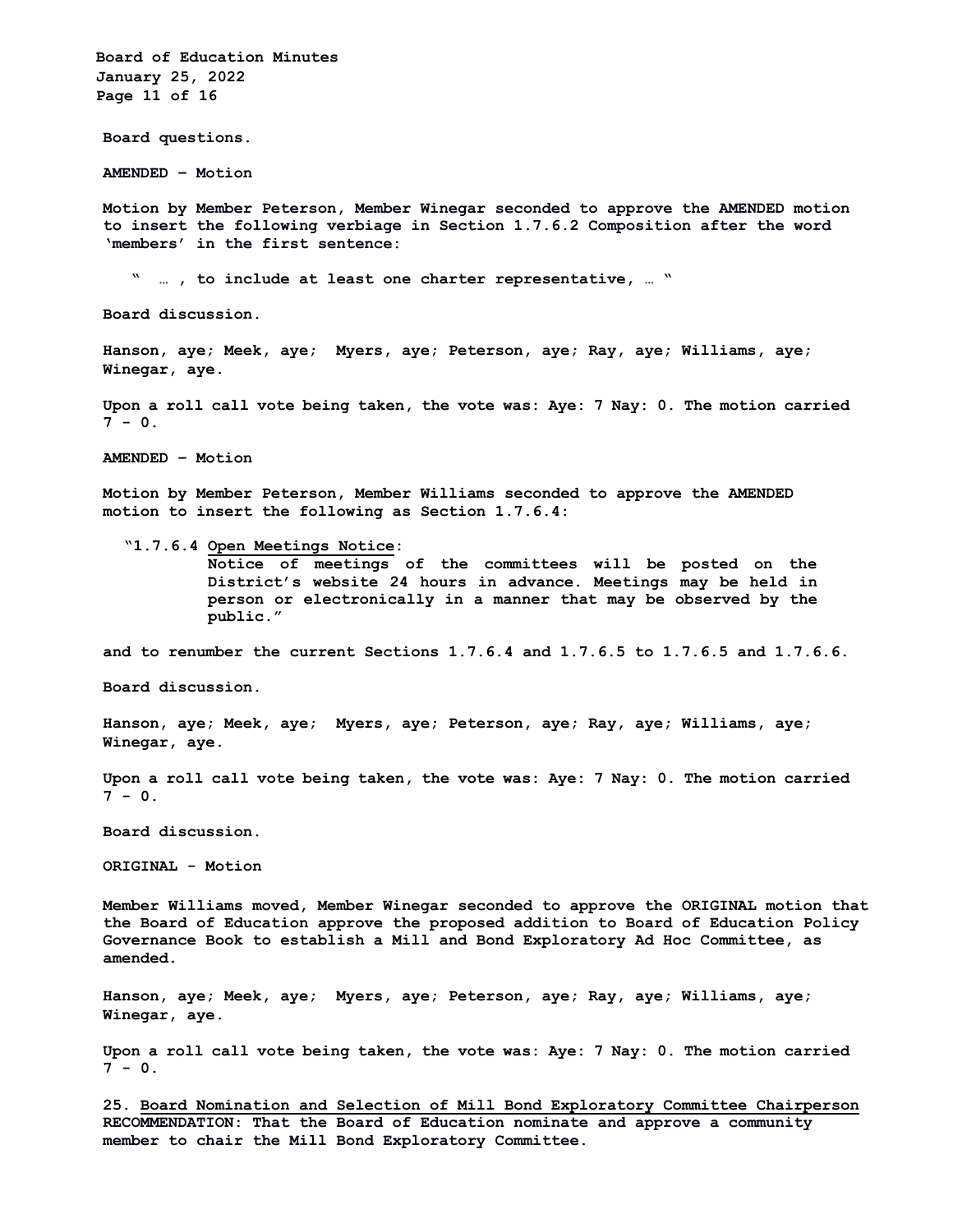**Board of Education Minutes January 25, 2022 Page 12 of 16**

**The Board of Education will nominate and select a chairperson to lead the Mill Bond Exploratory Committee.**

**Board questions.** 

**ORIGINAL - Motion** 

**Member Winegar moved, Member Meek seconded to nominate and select community member Sandra Brownrigg as the Mill and Bond Exploratory Ad Hoc Committee Chairperson.**

**Board discussion.**

**Hanson, aye; Meek, aye; Myers, aye; Peterson, aye; Ray, nay; Williams, aye; Winegar, aye.**

**Upon a roll call vote being taken, the vote was: Aye: 6 Nay: 1. The motion carried 6 - 1.**

**26. Resolution Concerning DCSD's Culture of Individual Excellence and Inclusion RECOMMENDATION: That the Board of Education approve the Resolution Concerning DCSD's Culture of Individual Excellence and Inclusion as presented.**

• **Attachment #1: 01.25.2022 Resolution Concerning DCSD's Culture of Individual Excellence and Inclusion**

**The Board of Education will consider the attached Resolution.**

**ORIGINAL - Motion**

**Member Winegar moved, Member Williams seconded to approve the ORIGINAL motion that the Board of Education approve the Resolution Concerning DCSD's Culture of Individual Excellence and Inclusion as presented.**

**Board questions.**

**Director Ray read into the record the letter to the Board of Education dated January 25, 2022 Educational Equity: In Solidarity and stated the letter was unanimously signed by all high school and middle school principals, elementary school principals and a collection of central office leaders.** 

**The letter to the Board of Education dated January 25, 2022 Educational Equity: In Solidarity is attached to the January 25, 2022 minutes.**

**Board discussion and comments by Superintendent Wise.**

**AMENDED – Motion**

**Motion by Member Hanson, Member Ray seconded to table the Resolution Concerning DCSD's Culture of Individual Excellence and Inclusion and to pursue a monitoring report.**

**Hanson, aye; Meek, aye; Myers, nay; Peterson, nay; Ray, aye; Williams, nay; Winegar, nay.**

**Upon a roll call vote being taken, the vote was: Aye: 3 Nay: 4. The motion failed**  $3 - 4$ .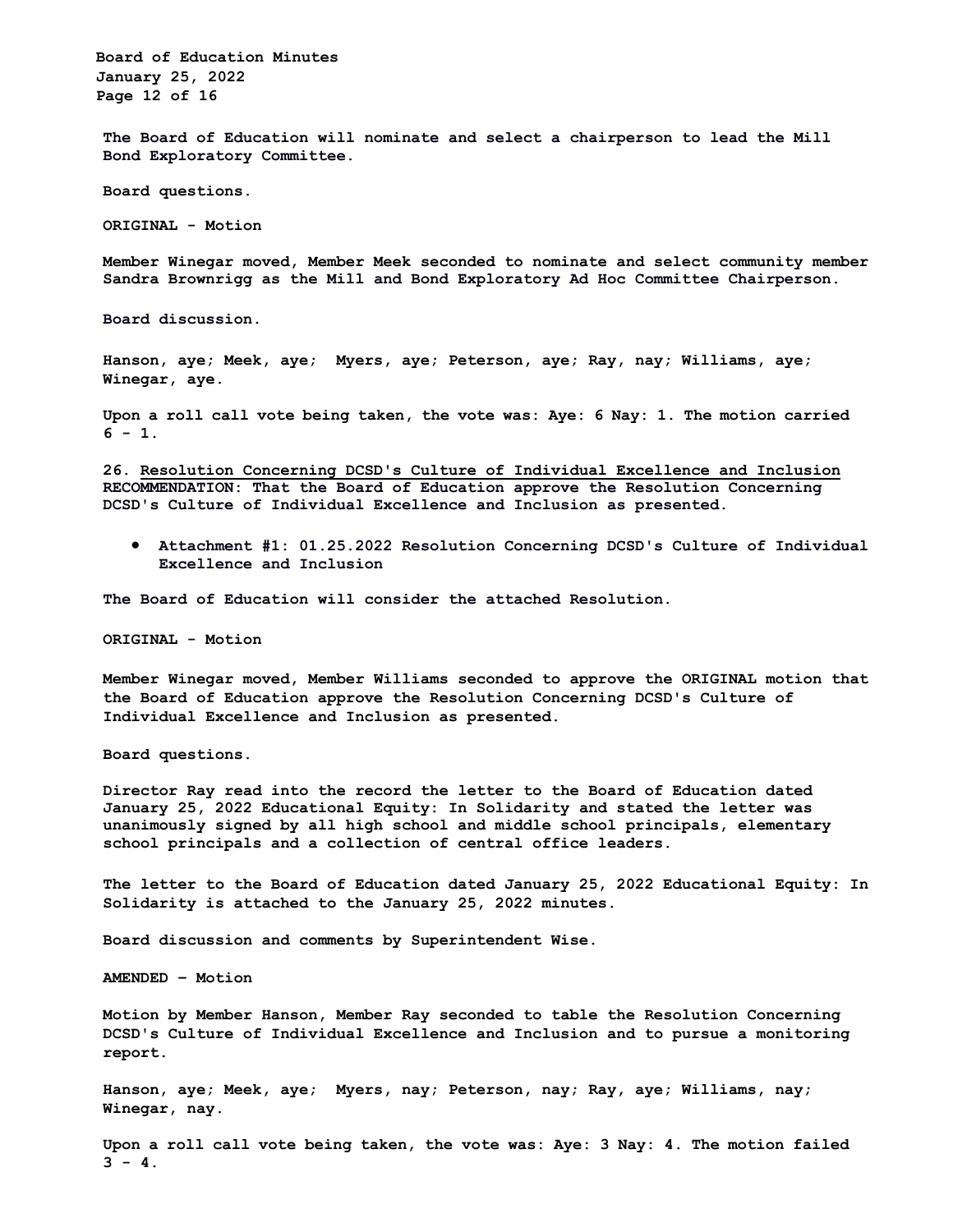**Board of Education Minutes January 25, 2022 Page 13 of 16**

**Board discussion.**

**AMENDED – Motion**

**Motion by Member Ray, Member Hanson seconded to postpone the Resolution Concerning DCSD's Culture of Individual Excellence and Inclusion to a later date to coincide with a Board study session to further discuss the Resolution.**

**Friendly Amendment by Member Myers to name a specific date.**

**Friendly Amendment accepted by Director Ray to specify the February 8, 2022 Study Session.**

**Hanson, aye; Meek, aye; Myers, nay; Peterson, nay; Ray, aye; Williams, nay; Winegar, nay.**

**Upon a roll call vote being taken, the vote was: Aye: 3 Nay: 4. The motion failed**  $3 - 4$ .

**ORIGINAL - Motion**

**Member Winegar moved, Member Williams seconded to approve the ORIGINAL motion that the Board of Education approve the Resolution Concerning DCSD's Culture of Individual Excellence and Inclusion as presented.**

**Board discussion.**

**Director Ray corrected his previous statement that the signatures listed in the letter to the Board of Education dated January 25, 2022 Educational Equity: In Solidarity was signed by 21 high school principals, 32 elementary school principals and 13 central officer leaders.**

**Board comments.**

**Hanson, nay; Meek, nay; Myers, aye; Peterson, aye; Ray, nay; Williams, aye; Winegar, aye.**

**Upon a roll call vote being taken, the vote was: Aye: 4 Nay: 3. The motion carried 4 - 3.**

**Board of Education Reports**

**27. President Report RECOMMENDATION: Information only.**

**President Peterson advised:**

- **Board Agenda Planning Meeting scheduled for January 27, 2022 at 11:30 a.m.**
- **Board Joint Meeting with the Board of County Commissioners scheduled for February 1, 2022 from 12:30-2:00 p.m.**
- **Board Retreat scheduled for February 5, 2022**
- **Board action for approval of MBEC members scheduled for February 8, 2022**
- **CDE requests input on K-12 Social Studies curriculum and standards through February 1, 2022**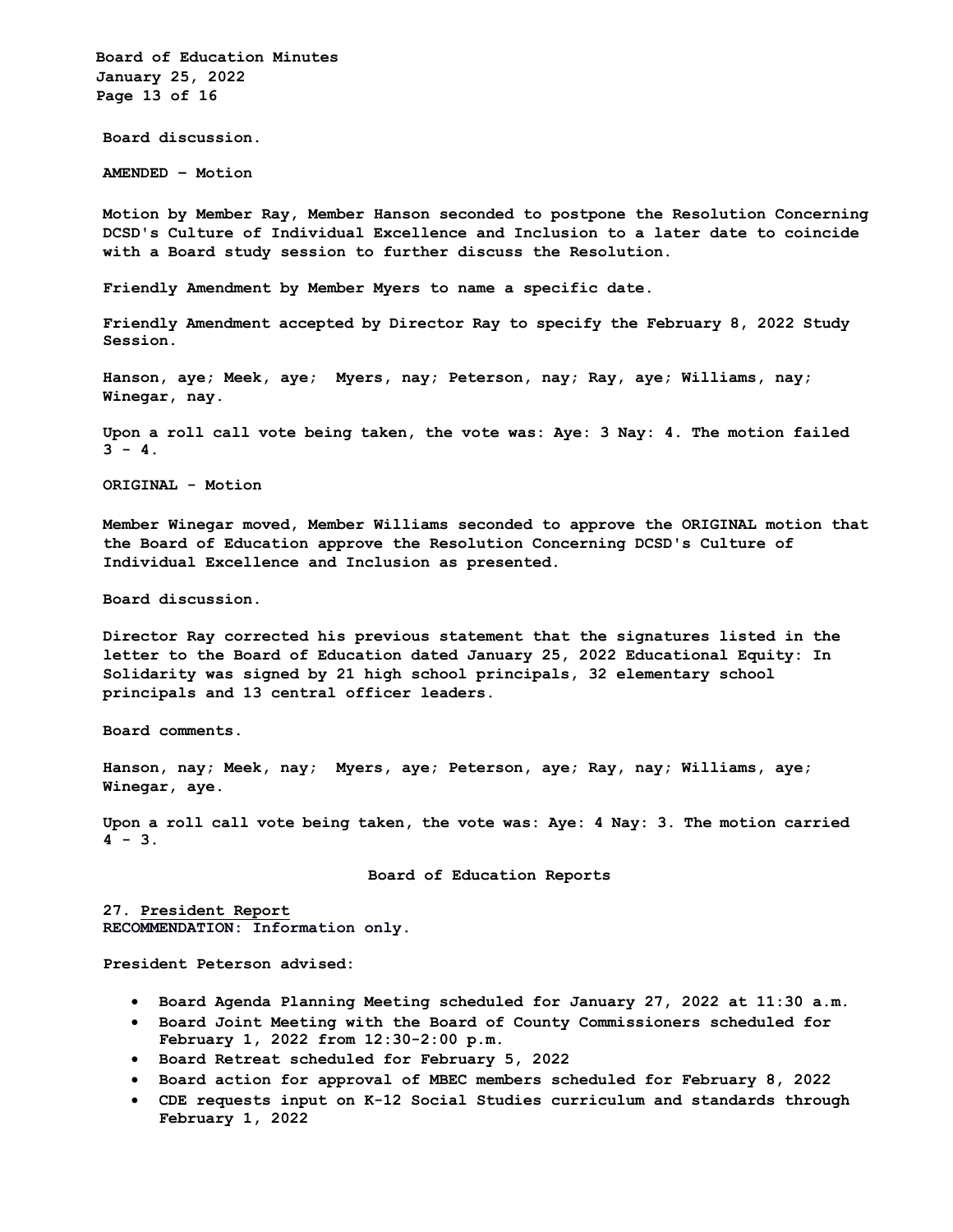**Board of Education Minutes January 25, 2022 Page 14 of 16**

**28. Vice President Items RECOMMENDATION: Information only.**

**Member Williams advised that she met with Communications Officer Stacy Rader regarding parent engagement opportunities.**

**29. Director Items, Board Committee and Liaison Reports RECOMMENDATION: Information only.**

- **Attachment #1: DAC 1-27-2022 UIP Special Session**
- **Attachment #2: DAC 1.20.22 Agenda**
- **Attachment #3: DAC 12.16.21 Agenda**
- **Attachment #4: DAC 12-16-21 Draft Minutes**
- **Attachment #5: DAC 11-18-21 Minutes**
- **Attachment #6: SAG 1-24-2022 Agenda**
- **Attachment #7: SAG 11-15-21 Agenda**
- **Attachment #8: SAG 12-6-21 Agenda**
- **Attachment #9: LRPC 10-6-21 Minutes**
- **Attachment #10: LRPC 11-3-21 Agenda**
- **Attachment #11: LRPC 11-3-21 Minutes**
- **Attachment #12: LRPC 12-1-21 Agenda**
- **Attachment #13: LRPC 12-1-21 Draft Minutes**
- **Attachment #14: LRPC 1-5-22 Agenda**
- **Attachment #15: LRPC 2-2-22 Agenda**
- **Attachment #16: EAC Agenda 12-8-21**
- **Attachment #17: BOCES 1-11-22 Agenda**
- **Attachment #18: BOCES 10-26-21 Minutes**
- **Attachment #19: BOCES 11-30-21 Agenda**
- **Attachment #20: MBOC 1-12-22 Agenda**
- **Attachment #21: MBOC 9-22-21 Draft Minutes**
- **Attachment #22: MBOC 6-23-21 Draft Minutes**
- **Attachment #23: FOC 1-13-22 Agenda**
- **Attachment #24: FOC 12-9-21 Draft Minutes**
- **Attachment #25: FOC 10-7-21 Draft Minutes**

**Board Committees: Board/Superintendent Linkage 1.0; Executive Limitation 1.8: District Accountability Committee (Meek/Myers) Fiscal Oversight Committee (Winegar) Long Range Planning Committee (Meek/Williams) Mill/Bond Oversight Ad Hoc Committee (Winegar) Student Advisory Group (Myers/Ray)** 

**District/Parent Committees:** 

**The Foundation for Douglas County Schools (Hanson) Douglas County Safety Committee (Hanson/Ray/Peterson) Douglas County Special Education Advisory Committee (Peterson/Ray) Douglas County Gifted Education Advisory Committee (Williams) Rocky Mountain School of Expeditionary Learning (Myers/Ray) Parent and Family Engagement (Williams) Equity Committee (Meek/Peterson)**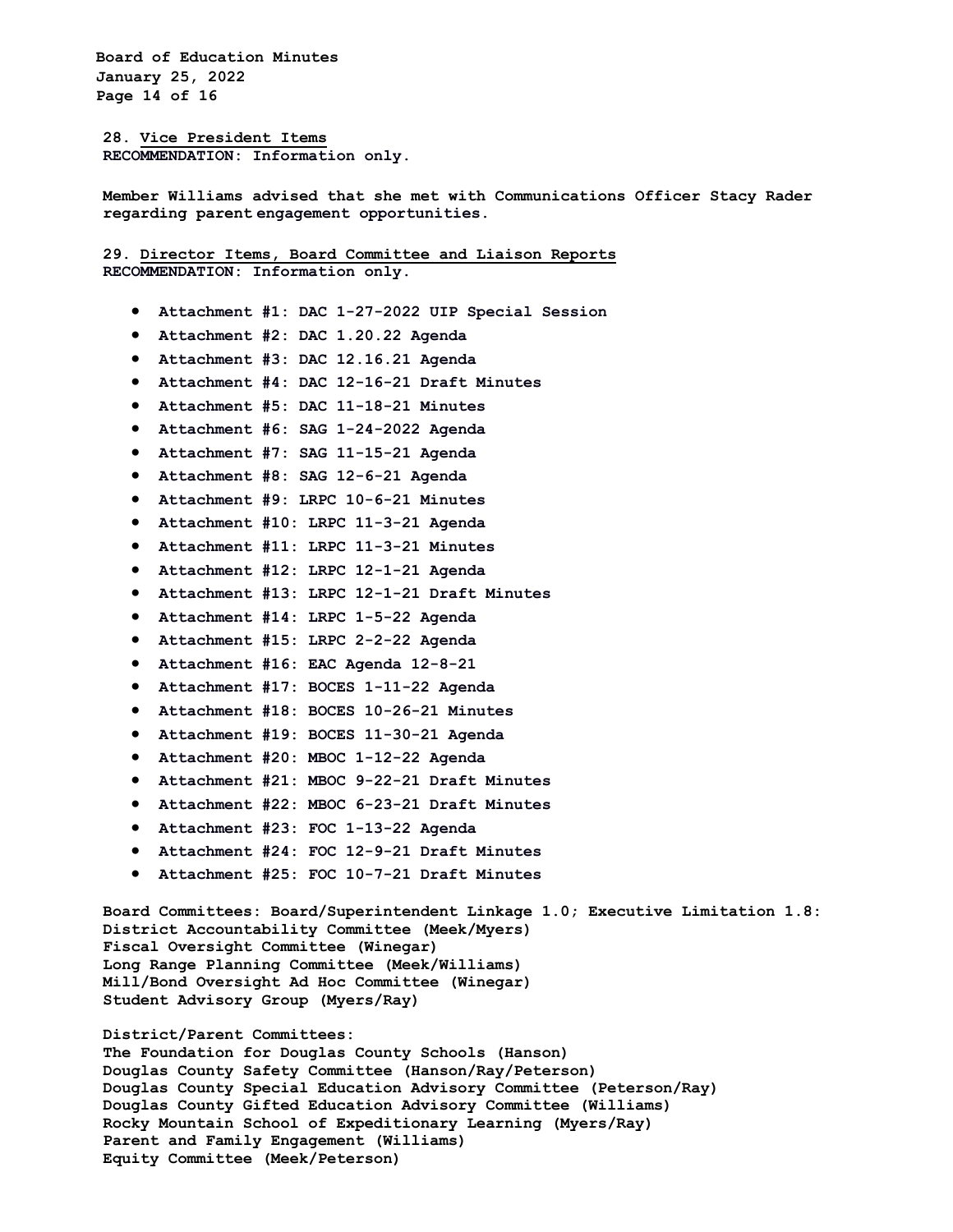**Board of Education Minutes January 25, 2022 Page 15 of 16**

**External Groups and Committees: Colorado Association of School Boards Delegate (Peterson) Douglas County Youth Initiative (Myers) Government Relations (Meek/Peterson) Partnership of Douglas County Governments (Ray/Winegar) Talent Pipeline Douglas County and Castle Rock Collaborative Campus (Ray)**

**Director Meek provided an update regarding the DAC meeting and the public open house held by Directors Hanson and Meek.**

**Director Winegar provided an update regarding the FOC and MBOC meetings.**

**President Peterson provided an update regarding the Equity Advisory Council and Safety and Security Committee.**

**Director Myers provided an update regarding the Student Advisory Group and RMSEL meeting.**

**Director Ray advised that the RMSEL IGA is scheduled to be renegotiated this year and commented on Continental League Festival.**

**Adjournment**

**30. Adjournment**

**RECOMMENDATION: That the Board of Education adjourns the meeting.**

**ORIGINAL - Motion**

**Member Ray moved, Member Williams seconded to approve the ORIGINAL motion that the Board of Education adjourns the meeting.**

**Hanson, aye; Meek, aye; Myers, aye; Peterson, aye; Ray, aye; Williams, aye; Winegar, aye.**

**Upon a roll call vote being taken, the vote was: Aye: 7 Nay: 0. The motion carried**  $7 - 0.$ 

**President Peterson adjourned the Regular Board Meeting of the Board of Education at 12:26 a.m. on Wednesday, January 26, 2022.** 

**These minutes summarize the final decisions made by the Board of Education at the referenced meeting. View the meeting via You Tube by accessing the following link:**

**https://www.youtube.com/watch?v=DzYzXCE3XW8&list=PLyjVvMhp58liz3QmZQeX7QUKKhYfN u4Rb&index=4&t=17955s**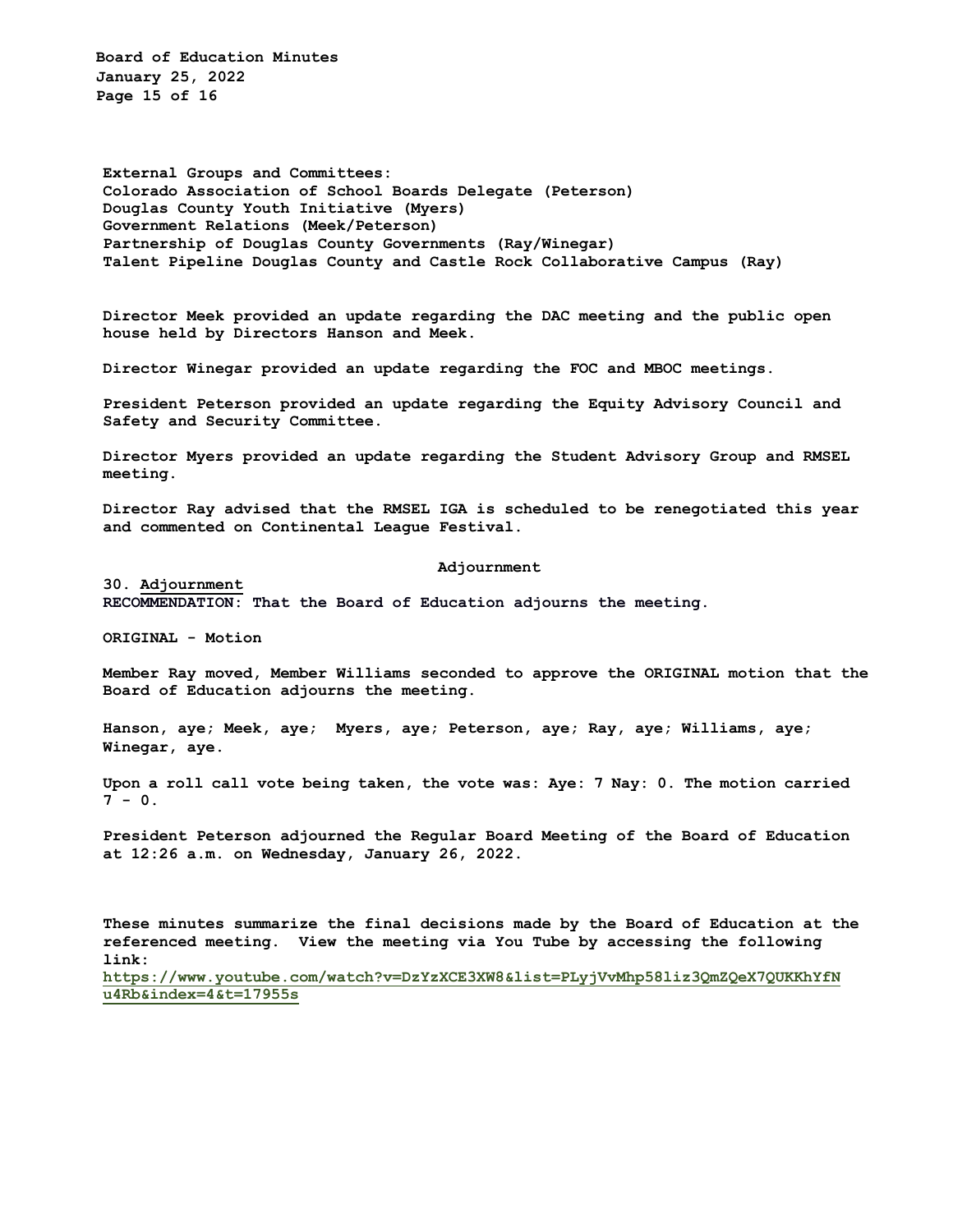**Board of Education Minutes January 25, 2022 Page 16 of 16**

**Supporting document(s) attached to the agenda https://douglas.ic-board.com**



Mike Petersou

**Mike Peterson Board of Education President**

**\_\_\_\_\_\_\_\_\_\_\_\_\_\_\_\_\_\_\_\_\_\_\_\_\_\_\_\_\_\_\_\_\_**

Becky Myers

**Becky Myers Board of Education Secretary**

**\_\_\_\_\_\_\_\_\_\_\_\_\_\_\_\_\_\_\_\_\_\_\_\_\_\_\_\_\_\_\_\_**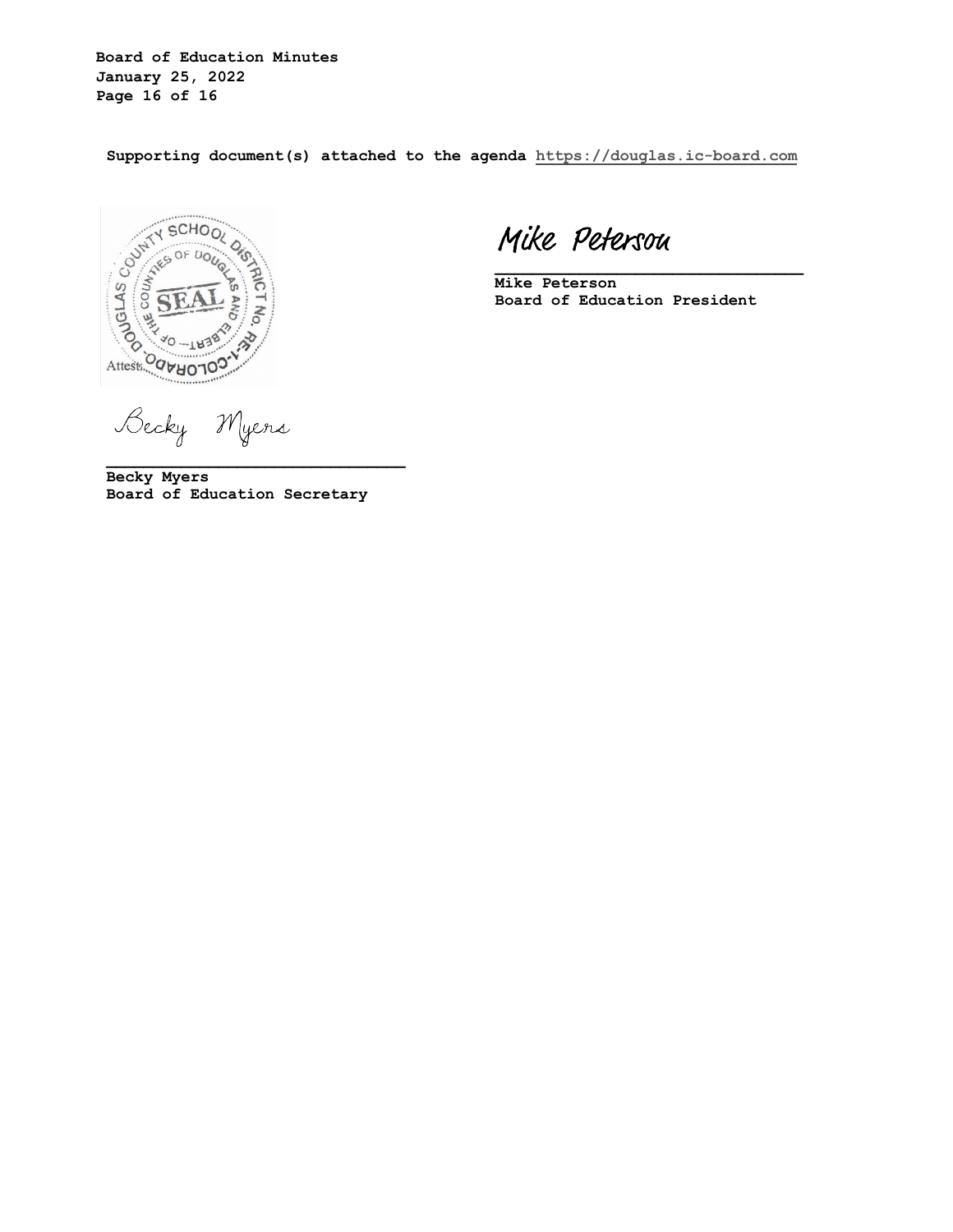

Learn Today, Lead Tomorrow

January 25, 2022

Dear DCSD Board of Education Directors,

As you consider a DCSD Board of Education resolution regarding educational equity, we ask that you consider our perspectives as school and district leaders. Policy ADB: Educational Equity is a collective stance that positively and directly impacts every student served in the DCSD.

As leaders in this district, we advocate that you allow Policy ADB: Educational Equity to stand as it is written. If your concerns are truly centered on the implementation of the policy, and not with the policy itself, we ask that you allow the Equity Advisory Council opportunity to provide advice to the DCSD Superintendent and the Board of Education. In the last year since the policy's unanimous approval, there has been no commentary against the policy itself - the only dissent has been through the lens of implementation. This can be analyzed through public comment, parent insights, and charter school presentations at board of education meetings.

Each and every student and family in the DCSD brings diverse gifts, talents, passions, interests, expertise and incredible potential. Policy ADB formalizes a stance that our district values its diverse stakeholders and champions for a more inclusive future.

We advocate that you do what is right for our students, staff, and community. We advocate that you consider multiple perspectives in your actions as community leaders. We advocate for the collective stance that each student, staff member, and community stakeholder truly belongs in our district. We advocate that you maintain this policy and its intention that DCSD "commits to establish an inclusive culture to ensure all students, staff, and community members feel safe and valued by increasing and embedding authentic and relevant learning opportunities and experiences involving inclusion, diversity, equity, and accessibility."

In solidarity and standing for educational equity,

| High School &<br><b>Middle School Principals</b> | <b>Elementary School Principals</b> | <b>Central Office Leaders</b>  |
|--------------------------------------------------|-------------------------------------|--------------------------------|
| Dr. Christopher Page, HRHS                       | Jeff Johnson, SEDE                  | Remy Rummel, Director          |
| Tim Ottman, PHS                                  | Julie Crawford, EE                  | Dr. Janet Laning, Director     |
| Dr. Rex Corr, CVHS                               | Katie Sadero-Jensen, TBE            | Misty Burkhart, Coordinator    |
| Greg Gotchey, CHS                                | Michelle Franci, STME               | Zac Hess, Director             |
| Megan Brown, RCHS                                | Gina Grimes, SRE                    | Jennifer Gottschalk, Team Lead |
| Greg Wiley, eDCSD                                | Amy Rahne, CYCE                     | Becky Corr, Team Lead          |
| Derek Fleshman, DCOAKES                          | Megan Ofer, ROXI                    | Sam Teres, Team Lead           |
| Tony Kappas, DCHS                                | Rick Kendall, ROXP                  | Natasha Straayer, Director     |
| Michael Weaver, MVHS                             | Gina Smith, AGE                     | Michelle Oslick, Team Lead     |
| Jason Jacob, LHS                                 | Deborah Warr, CRE                   | Heather Groff, Team Lead       |